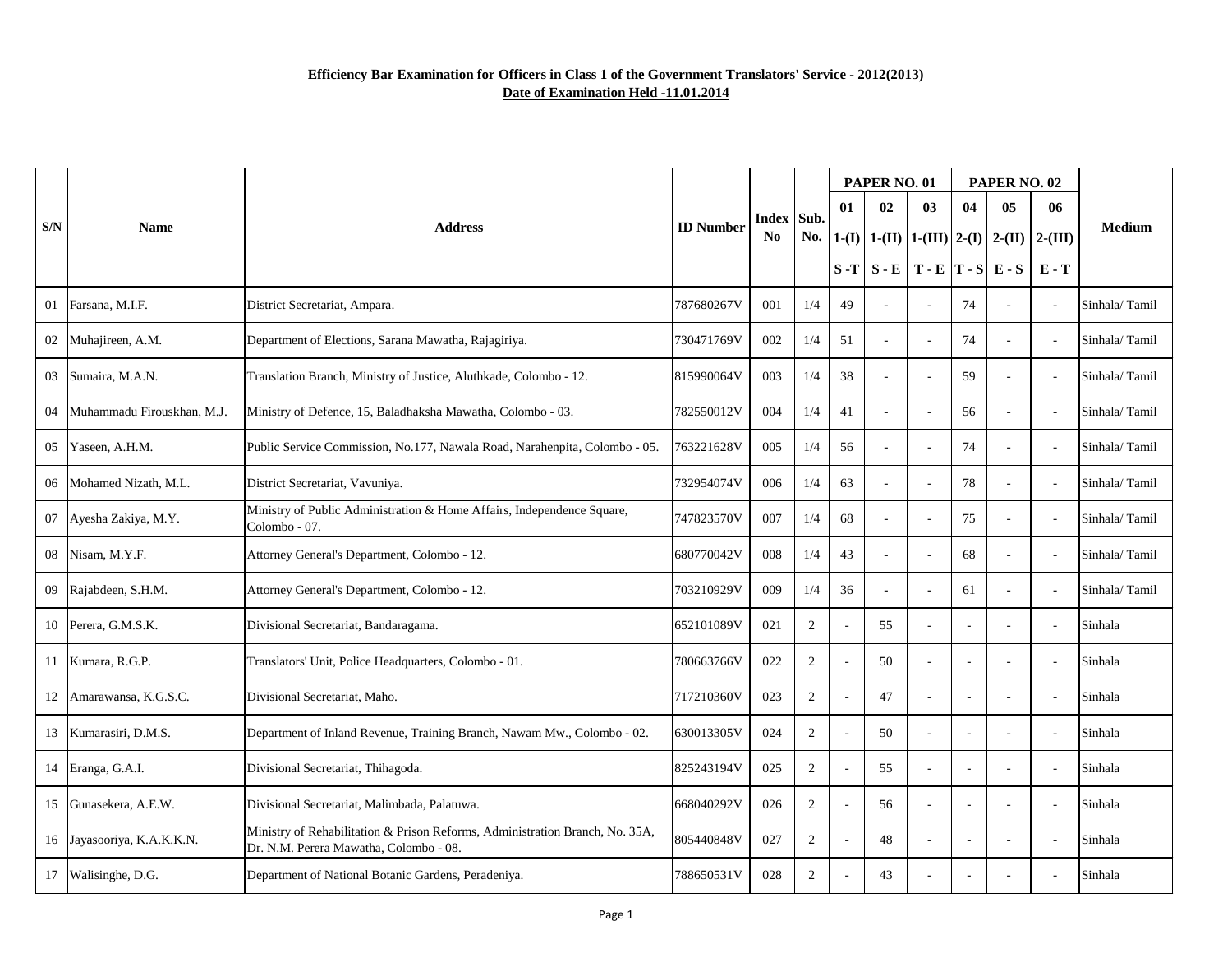|     |                            |                                                                                                                                    |                                    | Index Sub. |       |         | PAPER NO. 01 |                       |                          | PAPER NO. 02          |                |                 |
|-----|----------------------------|------------------------------------------------------------------------------------------------------------------------------------|------------------------------------|------------|-------|---------|--------------|-----------------------|--------------------------|-----------------------|----------------|-----------------|
|     |                            |                                                                                                                                    | <b>ID Number</b><br><b>Address</b> |            | No.   | 01      | 02           | 03                    | 04                       | 05                    | 06             |                 |
| S/N | <b>Name</b>                |                                                                                                                                    |                                    | <b>No</b>  |       | $1-(I)$ | $1-(II)$     | $1-(III)$ 2-(I)       |                          | $2-(II)$   2- $(III)$ |                | <b>Medium</b>   |
|     |                            |                                                                                                                                    |                                    |            |       | $S-T$   | $S - E$      | $T - E  T - S  E - S$ |                          |                       | $E - T$        |                 |
| 18  | Indunil Manohara, A.L.G.   | Ministry of Ports & Higwayas, 9th Floor, Sethsiripaya, Battaramulla.10120.                                                         | 663120174V                         | 041        | 2/5   |         | 51           |                       |                          | 60                    |                | Sinhala/English |
|     | 19 Nilmini, G.W.R.N.       | Ombudsman's Office, No.06, Elibank Road, Colombo - 05.                                                                             | 787831494V                         | 042        | 2/5   |         | 50           |                       |                          | 67                    |                | Sinhala/English |
|     | 20 Ratwatte, A.W.M.R.Y.K.  | Divisional Secretariat, Pujapitiya.                                                                                                | 787810497V                         | 043        | 2/5   |         | 54           |                       |                          | 52                    |                | Sinhala/English |
| 21  | Gunasinghe, A.L.M.P.       | Public Trustee Department, No.02, Bullers Lane, Colombo - 02.                                                                      | 775360879V                         | 044        | 2/5   |         | AB           |                       | $\overline{\phantom{a}}$ | AB                    |                | Sinhala/English |
| 22  | Sugathapala, T.N.          | Attorney General's Department, Hulftsdorp, Colombo - 12.                                                                           | 821470900V                         | 045        | 2/5   |         | 58           |                       | $\overline{\phantom{a}}$ | 82                    |                | Sinhala/English |
| 23  | Lakshman, M.G.             | Attorney General's Department, Hulftsdorp, Colombo - 12.                                                                           | 783493748V                         | 046        | 2/5   |         | 40           |                       | $\overline{\phantom{a}}$ | 46                    |                | Sinhala/English |
| 24  | Dharmaratne, D.S.S.M.      | Divisional Secretariat, Nikaweratiya.                                                                                              | 756881213V                         | 047        | 2/5   |         | 50           |                       | $\overline{\phantom{a}}$ | 69                    |                | Sinhala/English |
|     | 25 Devendra, S.S.          | No.177, Public Service Commission, Nawala Road, Narahenpita.                                                                       | 727661948V                         | 048        | 2/5   |         | 47           |                       | $\overline{\phantom{a}}$ | 57                    |                | Sinhala/English |
| 26  | Wanniarachchi, S.C.        | Survey Department, Kirula Road, Colombo - 05.                                                                                      | 708620947V                         | 049        | 2/5   |         | 41           |                       | $\overline{\phantom{a}}$ | 44                    | $\sim$         | Sinhala/English |
|     | 27 Ranasinghe, K.G.N.M.    | Ministry of Child Development & Women's Affairs, 175/A, Nawala Road,<br>Nugegoda.                                                  | 845331812V                         | 050        | 2/5   |         | 60           |                       | $\overline{\phantom{a}}$ | 49                    |                | Sinhala/English |
| 28  | Udulamali Jayasekara, I.P. | Ministry of Local Government & Provincial Councils, No.330, Union Place,<br>Colombo - 02.                                          | 845143323V                         | 051        | 2/5   |         | 58           |                       |                          | 54                    | $\sim$         | Sinhala/English |
| 29  | Nawarathne, N.M.A.R.       | High Court, Nuwara Eliya.                                                                                                          | 835514064V                         | 052        | 2/5   |         | 58           |                       |                          | 63                    |                | Sinhala/English |
|     | 30 Rajakaruna, P.W.        | Administration Division, Department of Examinations, Sri Lanka, National<br>Evaluation & Testing Service, Pelawatta, Battaramulla. | 827553298V                         | 053        | 2/5   |         | 55           |                       |                          | 73                    |                | Sinhala/English |
| 31  | Palihawadana, A.M.         | Ministry of Public Management Reforms, 6th Floor, Sethsiripaya Stage II,<br>Battaramulla.                                          | 711751610V                         | 054        | 2/5   |         | 51           |                       | $\overline{\phantom{a}}$ | 61                    |                | Sinhala/English |
| 32  | Karunarathna, P.A.C.S.     | Admin. Division, Ministry of Youth Affairs & Skills Development,<br>No.354/2, "Nipunatha Piyasa", Elvitigala Mw., Colombo - 05.    | 815442040V                         | 055        | 2/5   |         | 55           |                       | $\overline{\phantom{a}}$ | 60                    |                | Sinhala/English |
|     | 33 Perera, S.K.H.          | Ministry of Higher Education, 18, Ward Place, Colombo - 07.                                                                        | 815630610V                         | 056        | 2/5   |         | 56           |                       | $\overline{\phantom{a}}$ | 63                    | $\blacksquare$ | Sinhala/English |
|     | 34 Jayatissa, W.K.T.N.     | Department of Government Information, 163, Kirulapona Avenue, Colombo - 05.                                                        | 822820670V                         | 057        | $2/5$ |         | 59           |                       |                          | 75                    |                | Sinhala/English |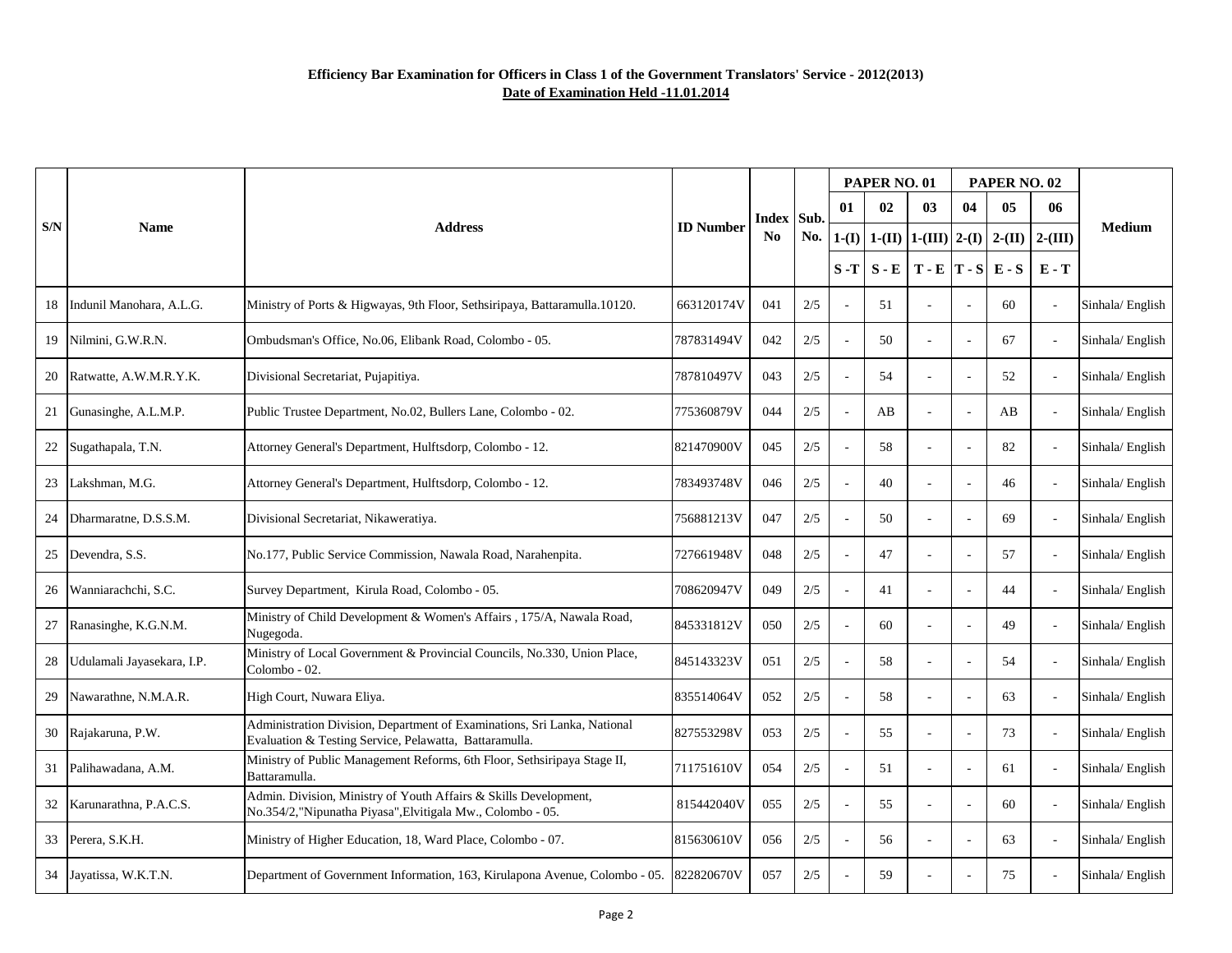|     |                           | <b>ID Number</b><br><b>Address</b><br>N <sub>0</sub>                                                                             |            |              |       | PAPER NO. 01 |          |                                 | PAPER NO. 02             |          |                          |                 |
|-----|---------------------------|----------------------------------------------------------------------------------------------------------------------------------|------------|--------------|-------|--------------|----------|---------------------------------|--------------------------|----------|--------------------------|-----------------|
|     | <b>Name</b>               |                                                                                                                                  |            | Index   Sub. |       | 01           | 02       | 03                              | 04                       | 05       | 06                       |                 |
| S/N |                           |                                                                                                                                  |            |              | No.   | $1-(I)$      | $1-(II)$ | $\vert 1$ -(III) $\vert 2$ -(I) |                          | $2-(II)$ | $2-(III)$                | <b>Medium</b>   |
|     |                           |                                                                                                                                  |            |              |       | $S - T$      | $S - E$  | $T - E  T - S $                 |                          | $E-S$    | $E - T$                  |                 |
|     | 35 Rathnayaka, R.M.P.     | Prison Headquarters, No.150, Baseline Road, Dematagoda.                                                                          | 725751532V | 058          | 2/5   |              | 55       |                                 |                          | 52       |                          | Sinhala/English |
|     | 36 Attanayake, A.K.W.G.D. | Dept. of Census & Statistics, Rotunda Tower, No.109, Galle Road, Colombo - 03. [707692111V]                                      |            | 059          | 2/5   |              | 52       |                                 |                          | 56       |                          | Sinhala/English |
|     | 37 Peramuna, P.D.S.       | Ministry of Power & Energy, 72, Ananda Cumaraswami Mawatha, Colombo -<br>07.                                                     | 826401923V | 060          | 2/5   |              | AB       |                                 |                          | AB       |                          | Sinhala/English |
|     | 38 Amarasinghe, A.A.R.S.  | Translation Branch, No.385, Ministry of Health, " Suwasiripaya", Colombo - 10.                                                   | 846073418V | 061          | 2/5   |              | 55       |                                 | $\blacksquare$           | 51       |                          | Sinhala/English |
| 39  | Chamarika, I.K.D.         | Translation Branch, No.385, Ministry of Health, " Suwasiripaya", Colombo - 10.                                                   | 858540461V | 062          | 2/5   |              | 54       |                                 | $\overline{\phantom{a}}$ | 60       |                          | Sinhala/English |
|     | 40 Wijethunga, D.B.V.     | Translation Branch, Ministry of Justice, Aluthkade, Colombo - 12.                                                                | 805800364V | 063          | 2/5   |              | 60       |                                 |                          | 72       |                          | Sinhala/English |
|     | 41   Meththissa, I.N.J.   | Dept. of Law Commission of Sri Lanka, 80, 4th Floor, Adhikarana Mawatha,<br>Colombo - 12.                                        | 825941592V | 064          | 2/5   |              | 55       |                                 |                          | 45       |                          | Sinhala/English |
|     | 42 Sumanasinghe, I.V.C.   | Department of Fisheries & Aquatic Resources, New Secretariat, Maligawatta,<br>Colombo - 10.                                      | 718612519V | 065          | 2/5   |              | 46       |                                 |                          | 57       |                          | Sinhala/English |
|     | 43   Dharmadasa, U.G.H.P. | Elections Secretariat, Sarana Mawatha, Rajagiriya.                                                                               | 805040050V | 066          | 2/5   |              | 53       |                                 |                          | 69       | $\overline{\phantom{a}}$ | Sinhala/English |
|     | 44 Raigam Koralege, C.A.  | Administration Division, Department of Labour, Narahenpita, Colombo - 05.                                                        | 835211584V | 067          | 2/5   |              | 56       |                                 |                          | 52       |                          | Sinhala/English |
|     | 45 Edirisooriya, E.M.R.   | Dept. of Sports Development, No.33, Torrinton Place, Colombo - 07.                                                               | 718552605V | 068          | 2/5   |              | 53       |                                 |                          | 43       | $\mathbf{r}$             | Sinhala/English |
|     | 46 Pathirana, A.W.        | Auditor General's Department, No.306/72, Polduwa Road, Battaramulla.                                                             | 720300168V | 069          | 2/5   |              | 52       |                                 |                          | 54       |                          | Sinhala/English |
|     | 47 Balasooriya, B.P.      | Auditor General's Department, No.306/72, Polduwa Road, Battaramulla.                                                             | 686783057V | 070          | 2/5   |              | 55       |                                 |                          | 57       |                          | Sinhala/English |
|     | 48   Bandara, J.Y.P.S.R.  | Auditor General's Department, No.306/72, Polduwa Road, Battaramulla.                                                             | 697012346V | 071          | 2/5   |              | 58       |                                 |                          | 74       |                          | Sinhala/English |
| 49  | Gunawardena, P.M.         | National Intellectual Property Office of Sri Lanka, "Samagam Madura", 3rd Floor,<br>400, D.R. Wijewardena Mawatha, Colombo - 10. | 755320552V | 072          | $2/5$ |              | 61       |                                 | $\overline{\phantom{a}}$ | 80       |                          | Sinhala/English |
|     | 50 Kumara, A.A.T.         | Thimbirigasyaya Divisional Secretariat, No.563, Elvitigala Mawatha, Colombo -<br>05.                                             | 763362388V | 073          | $2/5$ |              | AB       |                                 | $\overline{\phantom{a}}$ | AB       |                          | Sinhala/English |
|     | 51 Rathnayake, R.A.N.K.   | Ministry of National Heritage, 4th Floor, Sethsiripaya II, Battaramulla.                                                         | 816903297V | 074          | $2/5$ |              | 51       |                                 |                          | 56       |                          | Sinhala/English |